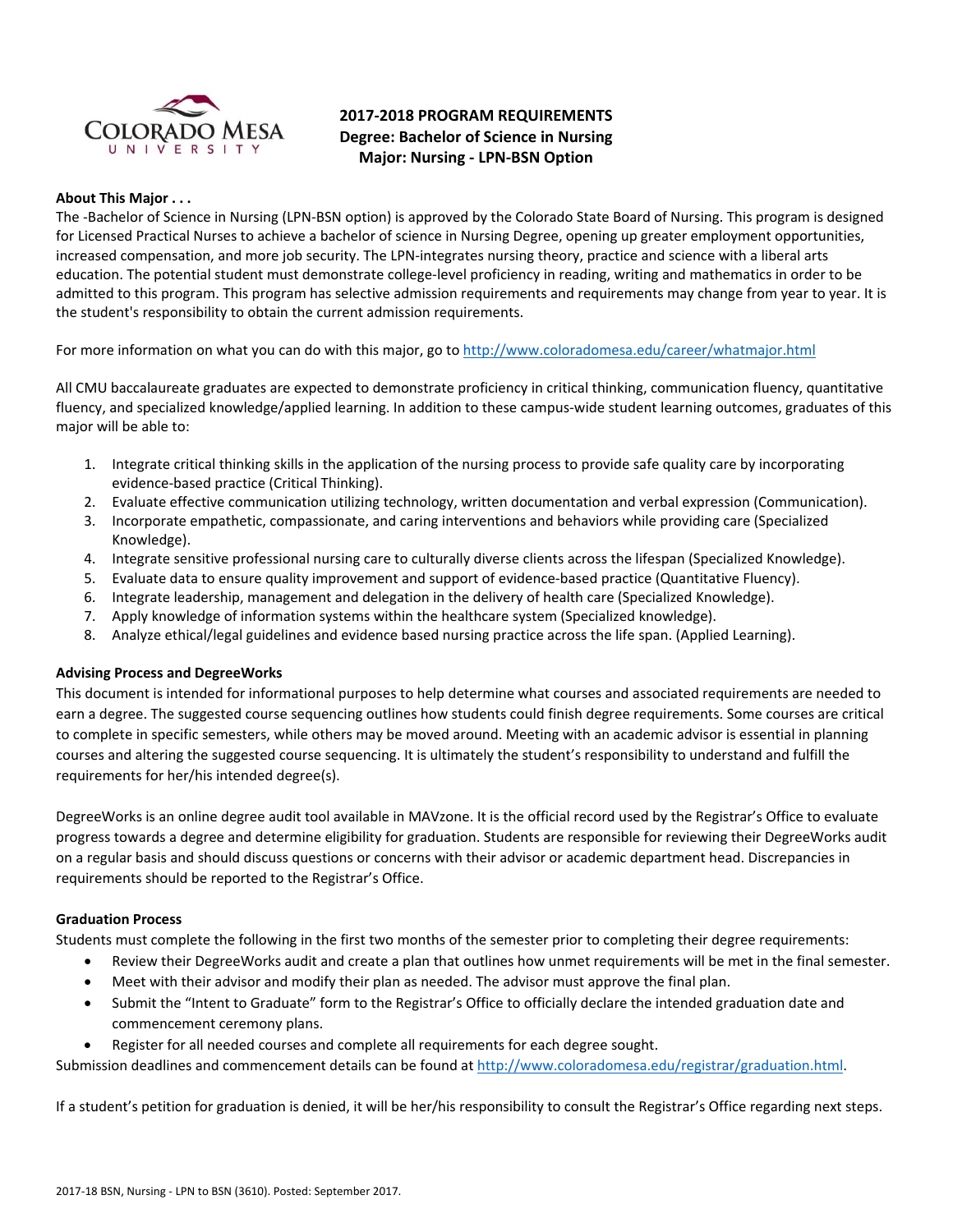# **INSTITUTIONAL DEGREE REQUIREMENTS**

The following institutional degree requirements apply to all CMU baccalaureate degrees. Specific programs may have different requirements that must be met in addition to institutional requirements.

- 120 semester hours minimum.
- Students must complete a minimum of 30 of the last 60 hours of credit at CMU, with at least 15 semester hours in major discipline courses numbered 300 or higher.
- 40 upper‐division credits (an alternative credit limit applies to the Bachelor of Applied Science degree).
- 2.00 cumulative GPA or higher in all CMU coursework.
- A course may only be used to fulfill one requirement for each degree/certificate.
- No more than six semester hours of independent study courses can be used toward the degree.
- Non-traditional credit, such as advanced placement, credit by examination, credit for prior learning, cooperative education and internships, cannot exceed 30 semester credit hours for a baccalaureate degree; A maximum of 15 of the 30 credits may be for cooperative education, internships, and practica.
- Pre-collegiate courses (usually numbered below 100) cannot be used for graduation.
- Capstone exit assessment/projects (e.g., Major Field Achievement Test) requirements are identified under Program‐Specific Degree Requirements.
- The Catalog Year determines which program sheet and degree requirements a student must fulfill in order to graduate. Visit with your advisor or academic department to determine which catalog year and program requirements you should follow.
- See "Requirements for Undergraduate Degrees and Certificates" in the catalog for a complete list of graduation requirements.

#### **PROGRAM‐SPECIFIC DEGREE REQUIREMENTS**

- 123 semester hours are required for the BSN, Nursing LPN to BSN.
- 2.0 cumulative GPA or higher in coursework toward the major content area.
- A "C" or higher is required in all major courses.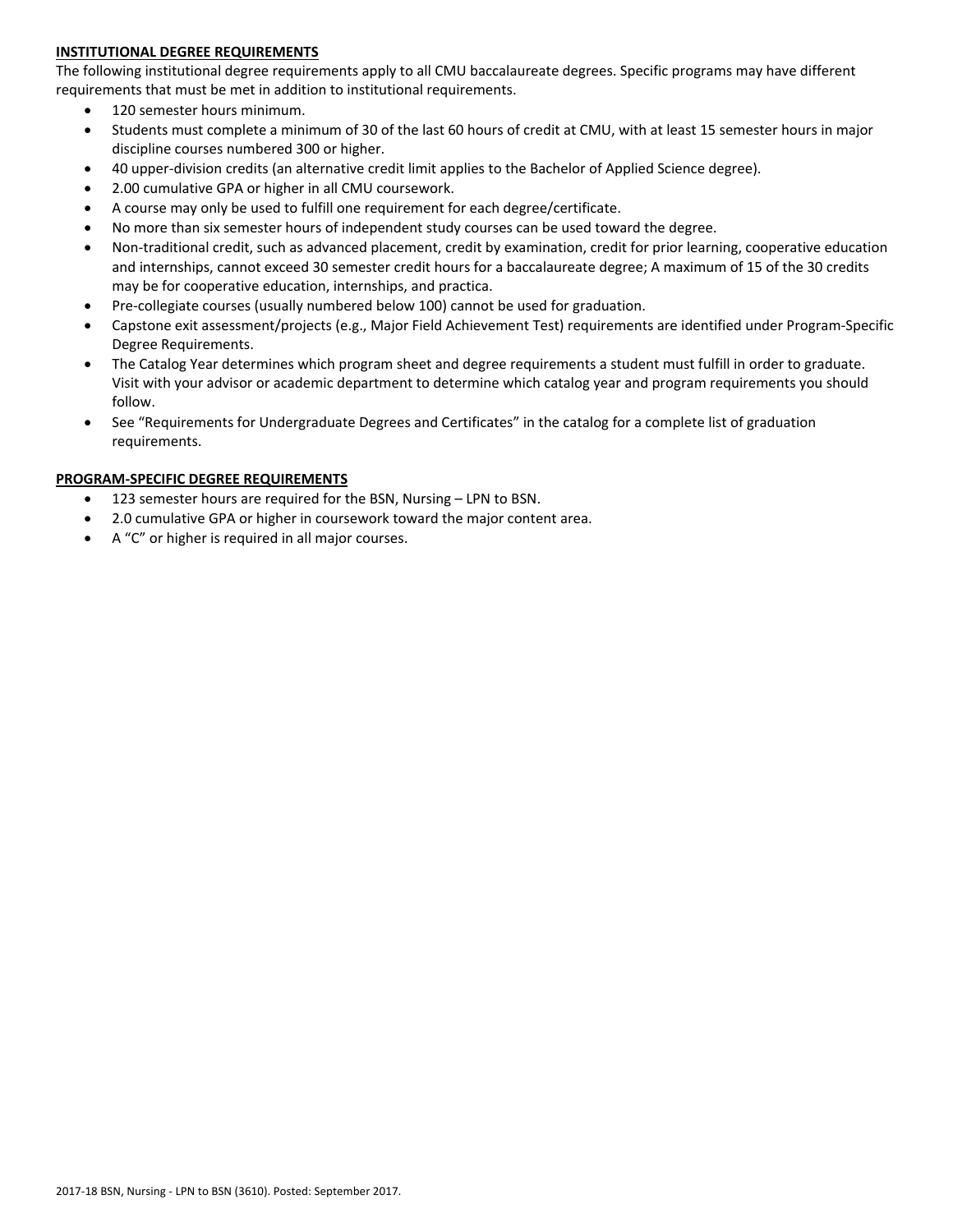# **ESSENTIAL LEARNING REQUIREMENTS** (31 semester hours)

See the current catalog for a list of courses that fulfill the requirements below. If a course is an Essential Learning option and a requirement for your major, you must use it to fulfill the major requirement and make a different selection for the Essential Learning requirement.

**English** (6 semester hours, must receive a grade of "C" or better and must be completed by the time the student has 60 semester hours.)

- ENGL 111 ‐ English Composition (3)
- ENGL 112 ‐ English Composition (3)

**Mathematics** (3 semester hours, must receive a grade of "C" or better, must be completed by the time the student has 60 semester hours.)

- $\Box$  MATH 113 College Algebra (4\*)
	- \*3 credits apply to the Essential Learning requirements and 1 credit applies to elective credit

#### **Humanities** (3 semester hours)

 $\Box$  Select one Humanities course (3)

#### **Social and Behavioral Sciences** (6 semester hours)

- $\Box$  PSYC 233 Human Growth and Development (3)
- PSYC 150 ‐ General Psychology (3)

#### **Natural Sciences** (7 semester hours, one course must include a lab)

- $\Box$  BIOL 250 Microbiology (3)
- $\Box$  BIOL 250L Microbiology Laboratory (\*2) \*1 credit applies to Essential Learning requirements and 1 credit applies to elective credit
- $\Box$  Select one Natural Sciences course (3)

#### **History** (3 semester hours)

 $\Box$  Select one History course (3)

# **Fine Arts** (3 semester hours)

 $\Box$  Select one Fine Arts course (3)

#### **OTHER LOWER‐DIVISION REQUIREMENTS**

#### **Wellness Requirement** (2 semester hours)

- $\Box$  KINE 100 Health and Wellness (1)
- $\Box$  Select one Activity course (1)

# **Essential Learning Capstone** (4 semester hours)

Essential Learning Capstone must be taken after completion of the Essential Learning English and Mathematics requirements, and when a student has earned between 45 and 75 hours.

- ESSL 290 ‐ Maverick Milestone (3)
- ESSL 200 ‐ Essential Speech (1)

#### **FOUNDATION COURSES** (15 semester hours)

- $\Box$  BIOL 209 Human Anatomy and Physiology I (3)
- $\Box$  BIOL 209L Human Anatomy and Physiology I Laboratory (1)
- $\Box$  BIOL 210 Human Anatomy and Physiology II (3)
- $\Box$  BIOL 210L Human Anatomy and Physiology II Laboratory (1)
- $\Box$  BIOL 241 Pathophysiology (4)
- $\Box$  One of the following courses:
	- STAT 200 ‐ Probability and Statistics (3)
	- STAT 215 ‐ Statistics for Social and Behavioral Sciences (4)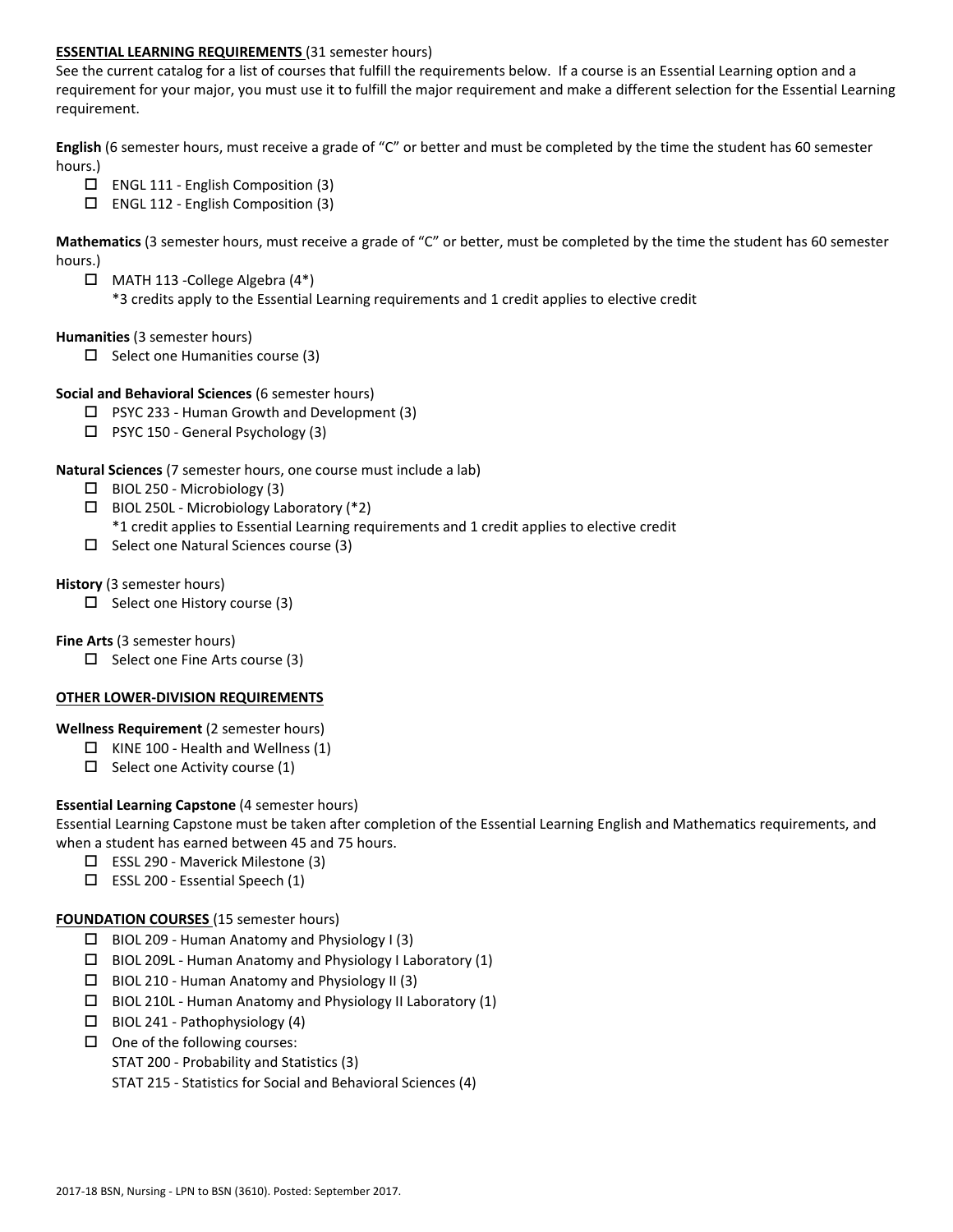# **BSN: NURSING – LPN to BSN MAJOR REQUIREMENTS** (69 semester hours, must pass all courses with a grade of "C" or higher)

| □                                   |                                                                 | Graduation Date: _________________________ |
|-------------------------------------|-----------------------------------------------------------------|--------------------------------------------|
|                                     |                                                                 |                                            |
| □                                   | NURS 318 - Health Assessment and Promotion (3)                  |                                            |
| □                                   | NURS 318L - Health Assessment and Promotion Laboratory (1)      |                                            |
| □                                   | NURS 329 - Advanced Adult Health I/Pharmacology (5)             |                                            |
| □                                   | NURS 329L - Advanced Adult Health I/Pharmacology Laboratory (3) |                                            |
| □                                   | NURS 400 - Nursing Research (3)                                 |                                            |
| □                                   | NURS 421 - Population Health (4)                                |                                            |
| □                                   | NURS 421L - Population Health Laboratory (2)                    |                                            |
| □                                   | NURS 427 - Mental Health (3)                                    |                                            |
| □                                   | NURS 427L - Mental Health Laboratory (2)                        |                                            |
| □                                   | NURS 429 - Adult Health II (3)                                  |                                            |
| □                                   | NURS 429L - Adult Health II Laboratory (3)                      |                                            |
| □                                   | NURS 431 - High Risk Obstetrics/Pediatrics (3)                  |                                            |
| □                                   | NURS 431L - High Risk Obstetrics/Pediatrics Laboratory (2)      |                                            |
| □                                   | NURS 449 - Leadership (2)                                       |                                            |
| □                                   | NURS 449L - Leadership Laboratory (1)                           |                                            |
| □                                   | NURS 470 - Capstone (2)                                         |                                            |
|                                     |                                                                 |                                            |
| <b>ELECTIVES</b> (2 semester hours) |                                                                 |                                            |
| $\Box$                              | MATH 113 - College Algebra (1)                                  |                                            |
| 0                                   | BIOL 250L - Microbiology Laboratory (1)                         |                                            |